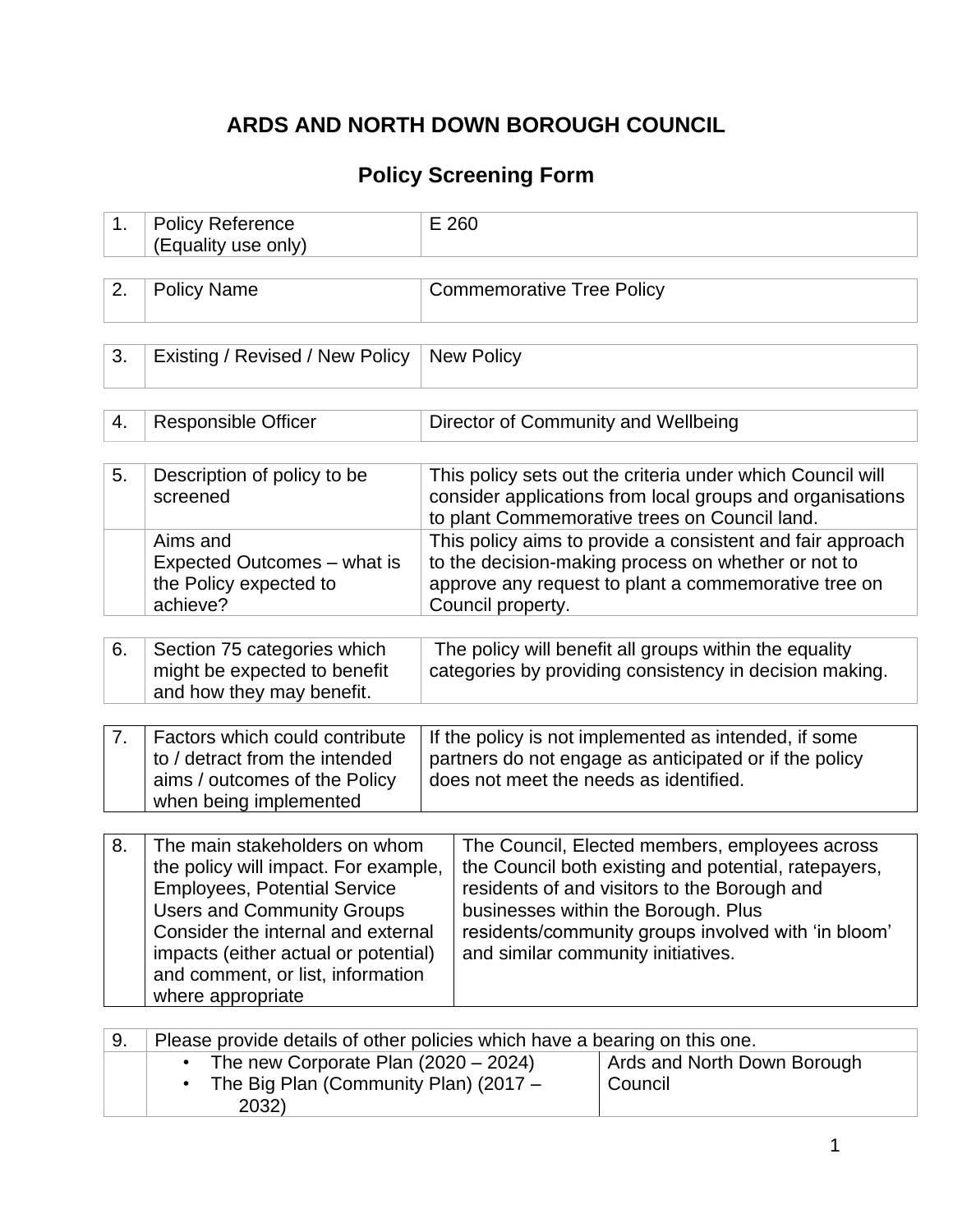| The draft Local Biodiversity Action Plan (2021)<br>$\bullet$<br>$-2031$<br>Local Development Plan Draft (2021 -2024)<br><b>Roadmap to Sustainability</b><br><b>Tree and Woodland Strategy</b><br>$\bullet$ |              |
|------------------------------------------------------------------------------------------------------------------------------------------------------------------------------------------------------------|--------------|
| Local Government Act (NI) 2014                                                                                                                                                                             | Other bodies |

#### **\*\*\* This data is generic to the Borough. You may be required to include geographical area specific data or other relevant data such as more specific groups eg age, depending on the policy and its aim.**

| 10. |                            | Available evidence (quantitative and qualitative) considered as important to encourage |                                                                                                                                                                     |                 |                  |               |             |  |
|-----|----------------------------|----------------------------------------------------------------------------------------|---------------------------------------------------------------------------------------------------------------------------------------------------------------------|-----------------|------------------|---------------|-------------|--|
|     | completion in relation to: |                                                                                        |                                                                                                                                                                     |                 |                  |               |             |  |
|     | Religious                  | Summary:                                                                               |                                                                                                                                                                     |                 |                  |               |             |  |
|     | <b>Belief</b>              | The Northern Ireland Census 2011 (NISRA) statistics for the Borough area               |                                                                                                                                                                     |                 |                  |               |             |  |
|     |                            | showed that 75% are or have been brought up in Protestant and Other Christian          |                                                                                                                                                                     |                 |                  |               |             |  |
|     |                            | (including Christian related) religions. While this varied across the borough from     |                                                                                                                                                                     |                 |                  |               |             |  |
|     |                            | 17% in Portaferry ward to 87% in Carrowdore ward this does not have any                |                                                                                                                                                                     |                 |                  |               |             |  |
|     |                            | relation to this policy. These compared to 48% for Northern Ireland as a whole.        |                                                                                                                                                                     |                 |                  |               |             |  |
|     |                            | See table below                                                                        |                                                                                                                                                                     |                 |                  |               |             |  |
|     |                            | Data:                                                                                  |                                                                                                                                                                     |                 |                  |               |             |  |
|     |                            |                                                                                        | <b>Religion or Religion Brought up in (Numbers with % in brackets)</b>                                                                                              |                 |                  |               |             |  |
|     |                            |                                                                                        | All usual                                                                                                                                                           | Catholic        | Protestant       | Other         | <b>None</b> |  |
|     |                            |                                                                                        | residents                                                                                                                                                           |                 | and Other        | Religions     |             |  |
|     |                            |                                                                                        |                                                                                                                                                                     |                 | Christian        |               |             |  |
|     |                            |                                                                                        |                                                                                                                                                                     |                 | (including       |               |             |  |
|     |                            |                                                                                        |                                                                                                                                                                     |                 | Christian        |               |             |  |
|     |                            |                                                                                        |                                                                                                                                                                     |                 | related)         |               |             |  |
|     |                            | Northern                                                                               |                                                                                                                                                                     |                 |                  |               |             |  |
|     |                            | Ireland                                                                                | 1,810,863                                                                                                                                                           | 817,385         | 875,717          | 16,592        | 101,169     |  |
|     |                            | Ards<br>and                                                                            | $(100\%)$                                                                                                                                                           | (45%)           | (48%)            | (1%)          | (6%)        |  |
|     |                            | <b>North</b>                                                                           |                                                                                                                                                                     |                 |                  |               |             |  |
|     |                            | Down                                                                                   |                                                                                                                                                                     |                 |                  |               |             |  |
|     |                            | Borough                                                                                |                                                                                                                                                                     |                 |                  |               | 16,804      |  |
|     |                            | Council                                                                                | 156,672<br>$(100\%)$                                                                                                                                                | 20,550<br>(13%) | 117,589<br>(75%) | 1,729<br>(1%) | (11%)       |  |
|     |                            | Source: Religion or religion brought up in. Census 2011, NISRA                         |                                                                                                                                                                     |                 |                  |               |             |  |
|     | Political                  | Summary:                                                                               |                                                                                                                                                                     |                 |                  |               |             |  |
|     | Opinion                    |                                                                                        |                                                                                                                                                                     |                 |                  |               |             |  |
|     |                            |                                                                                        | Electoral Office data from recent Local Government elections detail the political<br>representation on Ards and North Down Council, The Stormont Executive for this |                 |                  |               |             |  |
|     |                            |                                                                                        | electoral area and Westminster election. This data is an approximate measure of                                                                                     |                 |                  |               |             |  |
|     |                            | political opinion of the voting electorate within the Borough. Turnout to vote in      |                                                                                                                                                                     |                 |                  |               |             |  |
|     |                            | North Down and Strangford constituencies tend to be lower than the rest of NI          |                                                                                                                                                                     |                 |                  |               |             |  |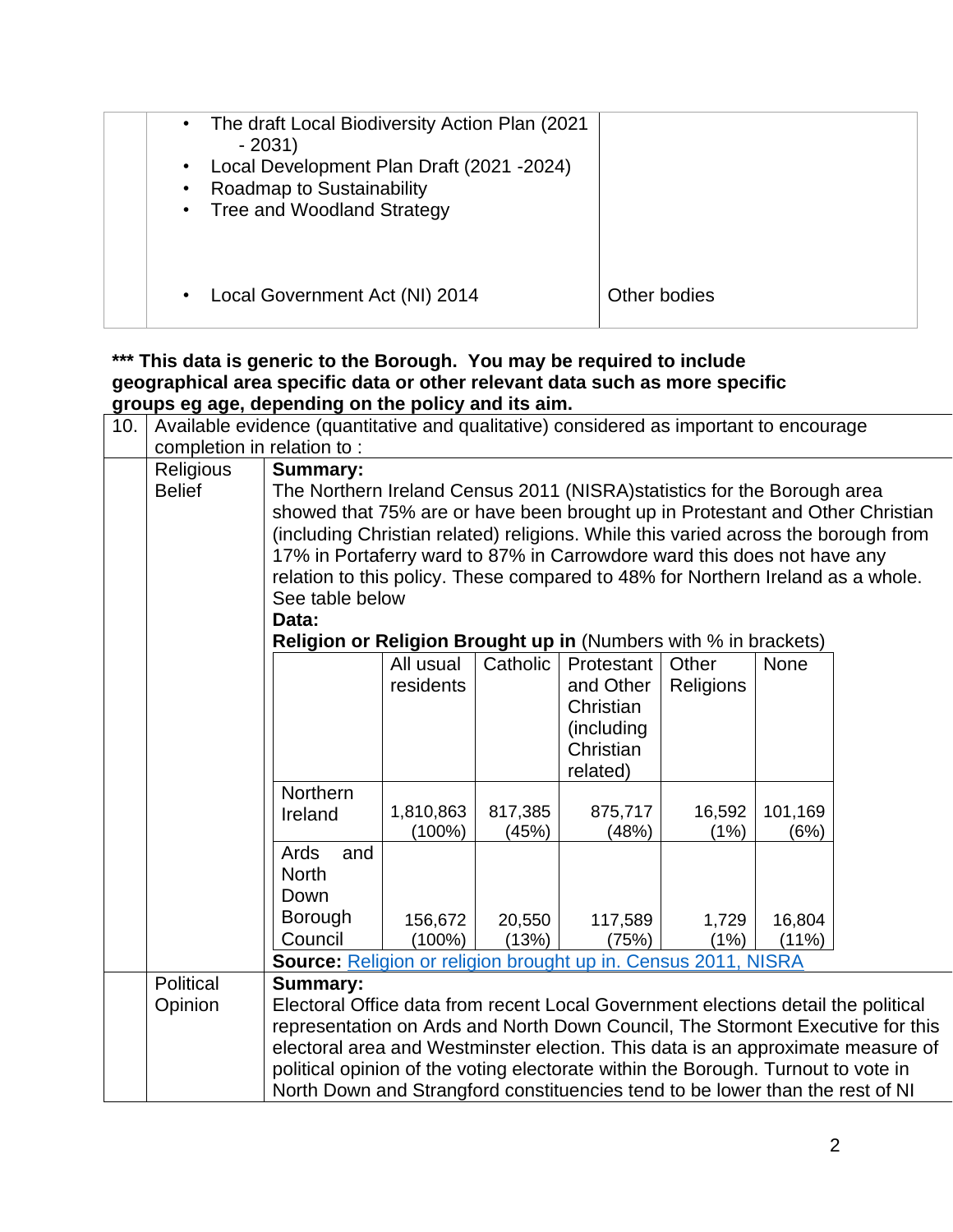| suggesting less strong political opinions. Of those who do turn out, the results<br>show preferences for voting Unionist parties.<br>See table below<br>Data:<br><b>Council Election results</b><br>The most recent local council election (2nd May 2019) showed: |                                |                                       |                |           |                     |                          |                |             |             |              |               |              |              |
|-------------------------------------------------------------------------------------------------------------------------------------------------------------------------------------------------------------------------------------------------------------------|--------------------------------|---------------------------------------|----------------|-----------|---------------------|--------------------------|----------------|-------------|-------------|--------------|---------------|--------------|--------------|
|                                                                                                                                                                                                                                                                   |                                |                                       |                |           |                     | <b>Elected Candidate</b> |                |             |             |              |               |              |              |
|                                                                                                                                                                                                                                                                   | Eligibl<br>е<br>Elector<br>ate | Votes<br>Polled<br>(%<br>Turno<br>ut) | <b>AUD</b>     | Sinn Féin | $\exists$           | <b>SDLP</b>              | Alliance       | Independent | $\geq$      | Green        | $\frac{p}{q}$ | Aontu        | <b>CCLA</b>  |
| Northern<br>Ireland                                                                                                                                                                                                                                               | 1,305,55<br>3                  | 687,733<br>(52.7%)                    | 122            | 105       | $\overline{7}$<br>5 | 59                       | 53             | 24          | 6           | 8            | 3             | $\mathbf{1}$ | $\mathbf{1}$ |
| Ards and<br>North<br>Down<br>Borough<br>Council                                                                                                                                                                                                                   | 112,077                        | 47,161<br>$(42.1\%)$                  | 14             |           | 8                   | $\mathbf{1}$             | 10             | 3           | 1           | 3            |               |              |              |
| Ards<br>Peninsul<br>a (DEA)                                                                                                                                                                                                                                       | 16,656                         | 7,369<br>$(44.2\%)$                   | $\mathfrak{B}$ |           | 1                   | 1                        | $\mathbf{1}$   |             |             |              |               |              |              |
| Bangor<br>Central<br>(DEA)                                                                                                                                                                                                                                        | 17,194                         | 6,678<br>$(38.8\%)$                   | $\overline{2}$ |           | 1                   |                          | 1              | 1           |             | $\mathbf{1}$ |               |              |              |
| Bangor<br>East and<br>Donagha<br>dee<br>(DEA)                                                                                                                                                                                                                     | 16,956                         | 6,915<br>$(40.8\%)$                   | $\overline{c}$ |           | $\overline{2}$      |                          | $\mathbf{1}$   | $\mathbf 1$ |             |              |               |              |              |
| Bangor<br>West<br>(DEA)                                                                                                                                                                                                                                           | 13,479                         | 5,448<br>$(40.4\%)$                   | 1              |           | 1                   |                          | $\overline{2}$ |             |             | $\mathbf 1$  |               |              |              |
| Comber<br>(DEA)                                                                                                                                                                                                                                                   | 13,681                         | 6,272<br>$(45.8\%)$                   | $\overline{2}$ |           | 1                   |                          | 1              |             | $\mathbf 1$ |              |               |              |              |
| Holywoo<br>d and<br>Clandeb<br>oye                                                                                                                                                                                                                                | 14,158                         | 6,229<br>$(44.0\%)$                   | 1              |           | 1                   |                          | $\overline{2}$ |             |             | 1            |               |              |              |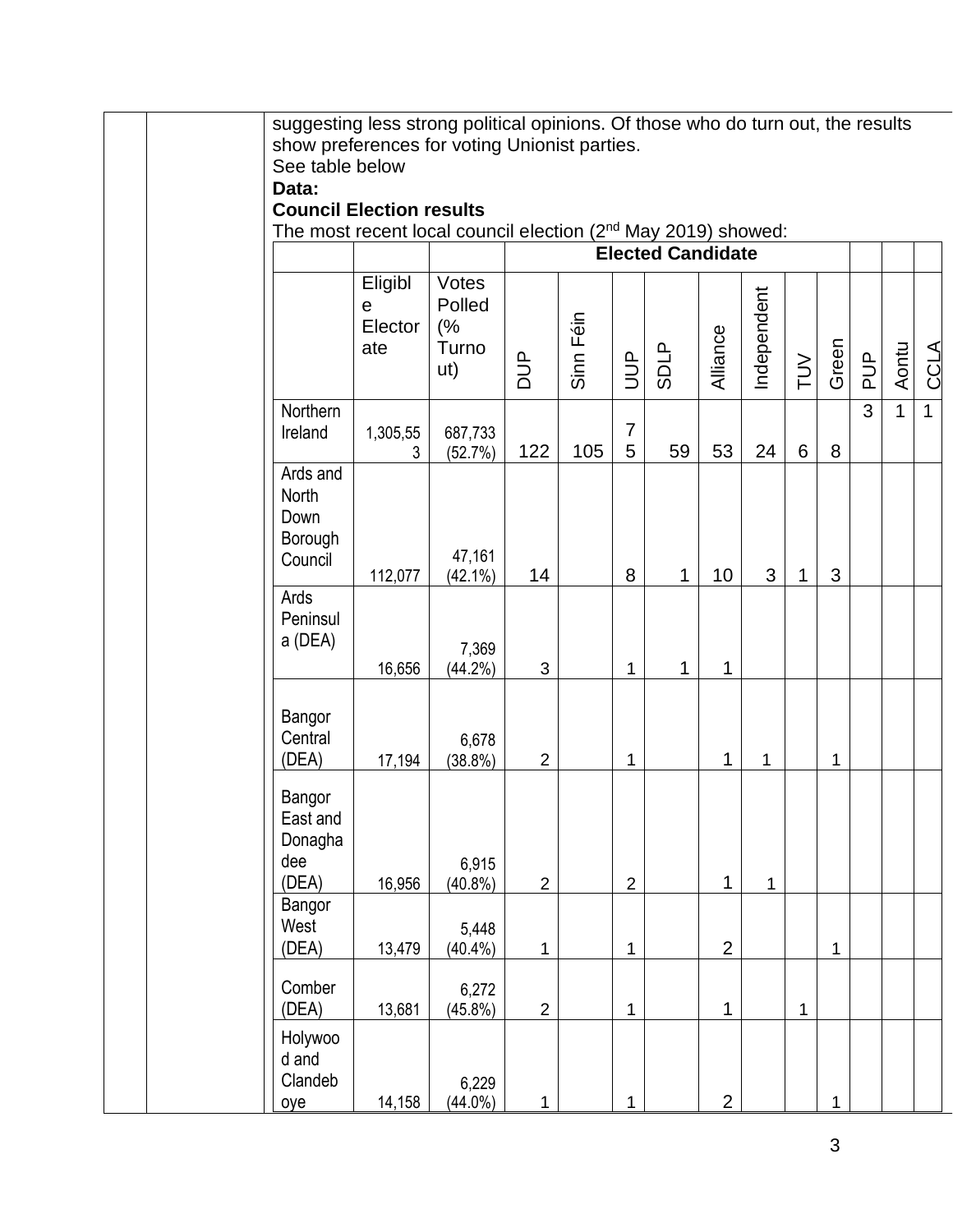|                 | (DEA)                                                                                                                                                                                                                                                                                                                                                                                                                                                                                                                                             |                        |                    |                  |                  |                            |                                   |                                          |                                                    |                                               |                                   |  |
|-----------------|---------------------------------------------------------------------------------------------------------------------------------------------------------------------------------------------------------------------------------------------------------------------------------------------------------------------------------------------------------------------------------------------------------------------------------------------------------------------------------------------------------------------------------------------------|------------------------|--------------------|------------------|------------------|----------------------------|-----------------------------------|------------------------------------------|----------------------------------------------------|-----------------------------------------------|-----------------------------------|--|
|                 |                                                                                                                                                                                                                                                                                                                                                                                                                                                                                                                                                   |                        |                    |                  |                  |                            |                                   |                                          |                                                    |                                               |                                   |  |
|                 |                                                                                                                                                                                                                                                                                                                                                                                                                                                                                                                                                   |                        |                    |                  |                  |                            |                                   |                                          |                                                    |                                               |                                   |  |
|                 | <b>Newtown</b>                                                                                                                                                                                                                                                                                                                                                                                                                                                                                                                                    |                        |                    |                  |                  |                            |                                   |                                          |                                                    |                                               |                                   |  |
|                 | ards<br>(DEA)                                                                                                                                                                                                                                                                                                                                                                                                                                                                                                                                     | 19,953<br>$(41.4\%)$   | 8,250<br>3         |                  | 1                | $\overline{2}$             |                                   | 1                                        |                                                    |                                               |                                   |  |
|                 | <b>Source: The Electoral Office, NI</b>                                                                                                                                                                                                                                                                                                                                                                                                                                                                                                           |                        |                    |                  |                  |                            |                                   |                                          |                                                    |                                               |                                   |  |
| Racial<br>Group | <b>Summary:</b><br>NISRA, NINIS and Northern Ireland Strategic Migration Partnership data provide<br>up to date data. The 2011 census showed that 32,000 (1.8%) of the usually<br>resident population in Northern Ireland is from a minority ethnic background.<br>Within the borough, the 2011 Census showed that 1.5% (2,300) were from a<br>minority ethnic background. Across the borough this ranged from 5.2% in<br>Loughview ward to 0.3% in Lisbane ward.<br>See table below<br>Data:<br><b>Ethnic Group</b> (Numbers with % in brackets) |                        |                    |                  |                  |                            |                                   |                                          |                                                    |                                               |                                   |  |
|                 |                                                                                                                                                                                                                                                                                                                                                                                                                                                                                                                                                   | All usual<br>residents | White              | Chinese          | Indian           | Bangladeshi                | Other Asian                       | <b>Black African</b>                     | <b>Black Other</b>                                 | Mixed                                         | Other                             |  |
|                 | Northern Ireland                                                                                                                                                                                                                                                                                                                                                                                                                                                                                                                                  | 1,810,86<br>$3(100\%)$ | 1,778,44<br>9(98%) | 6,303<br>$(0\%)$ | 6,198<br>$(0\%)$ | 540<br>(0%                 | 6,<br>08<br>$9\,$<br>(0)<br>$%$ ) | 2,3<br>45<br>(0)<br>$\sqrt[6]{\cdot}$    | 12<br>71<br>(0)<br>$\dot{\%})$                     | 6,0<br>14<br>(0)<br>$\frac{9}{6}$             | 3,6<br>54<br>(0)<br>$\frac{9}{6}$ |  |
|                 | Ards and North<br>Down Borough<br>Council                                                                                                                                                                                                                                                                                                                                                                                                                                                                                                         | 156,672<br>$(100\%)$   | 154,365<br>(99%)   | 406<br>$(0\%)$   | 283<br>$(0\%)$   | 177<br>(0%                 | 41<br>5<br>(0)<br>$\dot{\%})$     | 13<br>9<br>$^{(0}_{%)}$                  | 13<br>$\overline{2}$<br>$^{(0}_{%)}$               | 55<br>$6\phantom{1}6$<br>(0)<br>$\vec{0}_{0}$ | 19<br>9<br>(0)<br>$\frac{9}{6}$   |  |
|                 | Ards Peninsula                                                                                                                                                                                                                                                                                                                                                                                                                                                                                                                                    | 22,797<br>$(100\%)$    | 22,641<br>(99%)    | 29 (0%)          | 17<br>$(0\%)$    | 5<br>(0%                   | 17<br>(0)<br>$%$ )                | $\boldsymbol{6}$<br>(0)<br>$\frac{6}{6}$ | $\overline{2}$<br>(0)<br>$\overline{\frac{9}{6}})$ | $\overline{54}$<br>(0)<br>$%$ )               | 26<br>(0)<br>$%$ )                |  |
|                 | <b>Bangor Central</b>                                                                                                                                                                                                                                                                                                                                                                                                                                                                                                                             | 23,524<br>$(100\%)$    | 24,469<br>(98%)    | 105<br>$(0\%)$   | 43<br>$(0\%)$    | 17<br>(0%                  | 43<br>(0)<br>$%$ )                | 26<br>(0)<br>$\dot{\%}$                  | 32<br>(0)<br>$\dot{\%})$                           | 11<br>9<br>(0)<br>$\frac{9}{6}$               | 38<br>(0)<br>$\frac{9}{6}$        |  |
|                 | <b>Bangor East</b><br>and<br>Donaghadee                                                                                                                                                                                                                                                                                                                                                                                                                                                                                                           | 24,892<br>$(100\%)$    | 22,648<br>(99%     | 56 (0%)          | 27<br>$(0\%)$    | 10<br>(0%                  | 91<br>(0)<br>$\frac{9}{6}$        | 11<br>$^{(0}_{%)}$                       | $\overline{2}$<br>(0)<br>$\dot{\%})$               | 82<br>(0)<br>$\dot{\%})$                      | 19<br>(0)<br>$\dot{\%})$          |  |
|                 | <b>Bangor West</b>                                                                                                                                                                                                                                                                                                                                                                                                                                                                                                                                | 22,946<br>$(100\%)$    | 17,763<br>(98%)    | 19 (0%)          | 135              | $\overline{2}$<br>(0%<br>9 | 11<br>6<br>35                     | $\mathfrak{Z}$<br>(0)<br>$%$ )           | $\overline{26}$<br>(0)<br>$%$ )<br>8               | $\overline{73}$<br>(0)<br>$%$ )<br>55         | 15<br>(0)<br>$%$ )<br>17          |  |
|                 | Comber                                                                                                                                                                                                                                                                                                                                                                                                                                                                                                                                            | 18,152<br>$(100\%)$    | 18,216<br>(99%     | 30 (0%)          | 8(0%)            | (0%                        | (0)<br>$%$ )                      | 4<br>(0)<br>$\frac{0}{2}$                | (0)<br>$%$ )                                       | (0)<br>$%$ )                                  | (0)<br>$\frac{6}{9}$              |  |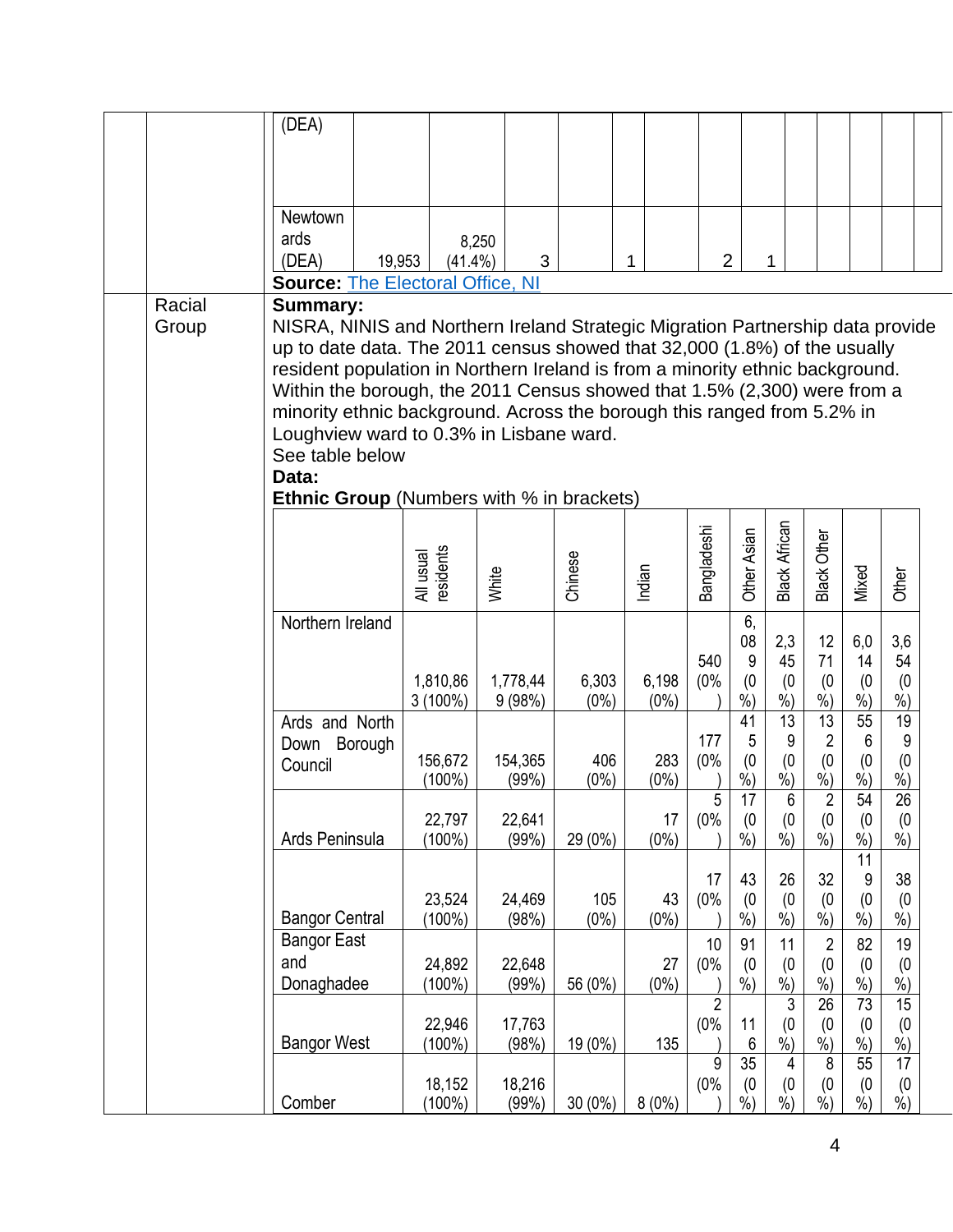|                                                                                                                                                                                                                                                                                                                                                                                                   |                                 | Holywood and<br>Clandeboye                                                                                                                                                                                                                                                                                                                                                                                         | 18,382<br>$(100\%)$               | 20,061<br>(98%)                      |                                                                 | 65 (0%)                                | 31<br>$(0\%)$                                  | 23<br>(0%                                                               | 81<br>(0)<br>$%$ )   | 81<br>(0)<br>$\frac{6}{6}$                  | 56<br>(0)<br>$\dot{\%})$  | 10<br>(0)<br>$\dot{\%}$         | 61<br>(0)<br>$\overline{\frac{9}{6}})$        |
|---------------------------------------------------------------------------------------------------------------------------------------------------------------------------------------------------------------------------------------------------------------------------------------------------------------------------------------------------------------------------------------------------|---------------------------------|--------------------------------------------------------------------------------------------------------------------------------------------------------------------------------------------------------------------------------------------------------------------------------------------------------------------------------------------------------------------------------------------------------------------|-----------------------------------|--------------------------------------|-----------------------------------------------------------------|----------------------------------------|------------------------------------------------|-------------------------------------------------------------------------|----------------------|---------------------------------------------|---------------------------|---------------------------------|-----------------------------------------------|
|                                                                                                                                                                                                                                                                                                                                                                                                   |                                 | <b>Newtownards</b>                                                                                                                                                                                                                                                                                                                                                                                                 | 20,560<br>$(100\%)$               | 27,841<br>(99%)                      |                                                                 | 105<br>$(0\%)$                         | 20<br>$(0\%)$                                  | 111<br>(0%                                                              | 30<br>(0)<br>$%$ )   | 8<br>(0)<br>$%$ )                           | 6<br>(0)<br>$\frac{0}{0}$ | $\overline{75}$<br>(0)<br>$%$ ) | $\overline{20}$<br>(0)<br>$%$ )               |
| <b>Source: Ethnic Group, Census 2011, NISRA</b><br>NISRA have published population projections for the Borough which show that<br>Age<br>the proportion of those aged 85 and over are expected to more than double within<br>the next 25 years.<br>ANDBC has the highest % population of older people in Northern Ireland.<br>See table below<br>Data:<br>Age Groups (Numbers with % in brackets) |                                 |                                                                                                                                                                                                                                                                                                                                                                                                                    |                                   |                                      |                                                                 |                                        |                                                |                                                                         |                      |                                             |                           |                                 |                                               |
|                                                                                                                                                                                                                                                                                                                                                                                                   |                                 | Northern Ireland                                                                                                                                                                                                                                                                                                                                                                                                   |                                   | $0 - 15$                             |                                                                 | 16-39                                  |                                                | 40-64                                                                   |                      | $65+$                                       |                           |                                 | Total                                         |
|                                                                                                                                                                                                                                                                                                                                                                                                   |                                 | Ards<br>and                                                                                                                                                                                                                                                                                                                                                                                                        | <b>North</b>                      | 385,200<br>(21%)                     |                                                                 | 583,116<br>(31%)                       |                                                | 591,481<br>(32%)                                                        |                      | 291,824<br>(16%)                            |                           |                                 | 1,851,621<br>$(100\%)$                        |
|                                                                                                                                                                                                                                                                                                                                                                                                   |                                 | Down<br>Council<br><b>Sources: Demography and Methodology Branch, NISRA</b>                                                                                                                                                                                                                                                                                                                                        | Borough                           | 29,801<br>(19%)                      |                                                                 | 43,239<br>(27%)                        |                                                | 54,094<br>(34%)                                                         |                      | 31,663<br>(20%)                             |                           |                                 | 158,797<br>(100%)                             |
|                                                                                                                                                                                                                                                                                                                                                                                                   | <b>Marital</b><br><b>Status</b> | <b>World Health Organization</b><br>The 2011 Northern Ireland Census showed that 48% of adults (those aged over<br>16 years of age) in Northern Ireland were either married or in a registered same-<br>sex civil partnership. Within the borough, 54% of adults fell into this category.<br>This varies across the borough from 36% in Central (Ards) ward to 64% in<br>Lisbane ward.<br>See table below<br>Data: |                                   |                                      |                                                                 |                                        |                                                |                                                                         |                      |                                             |                           |                                 |                                               |
|                                                                                                                                                                                                                                                                                                                                                                                                   |                                 | Marital Status (All aged 16+) (Numbers with % in brackets)                                                                                                                                                                                                                                                                                                                                                         |                                   | All usual residents<br>Single (never | sex civil partnership<br>registered a same-<br>married or never | Married                                | In a registered same-<br>sex civil partnership | legally in a same-sex<br>legally married or still<br>civil partnership) | Divorced or formerly | partnership which is<br>in a same-sex civil | now legally dissolved     | Widowed or surviving            | partner from a same-<br>sex civil partnership |
|                                                                                                                                                                                                                                                                                                                                                                                                   |                                 | Northern<br>Ireland<br>Ards<br>and                                                                                                                                                                                                                                                                                                                                                                                 | 1,431,540<br>$(100\%)$<br>126,945 |                                      | 517,393<br>(36%)<br>36,730                                      | 68<br>0,8<br>31<br>(48)<br>$%$ )<br>67 | 1,2<br>43<br>(0)<br>%<br>12                    | 56,91<br>(4%)<br>4,328                                                  |                      | 78,074<br>(5%)<br>8,548                     |                           | 97,088                          | (7%<br>9,350                                  |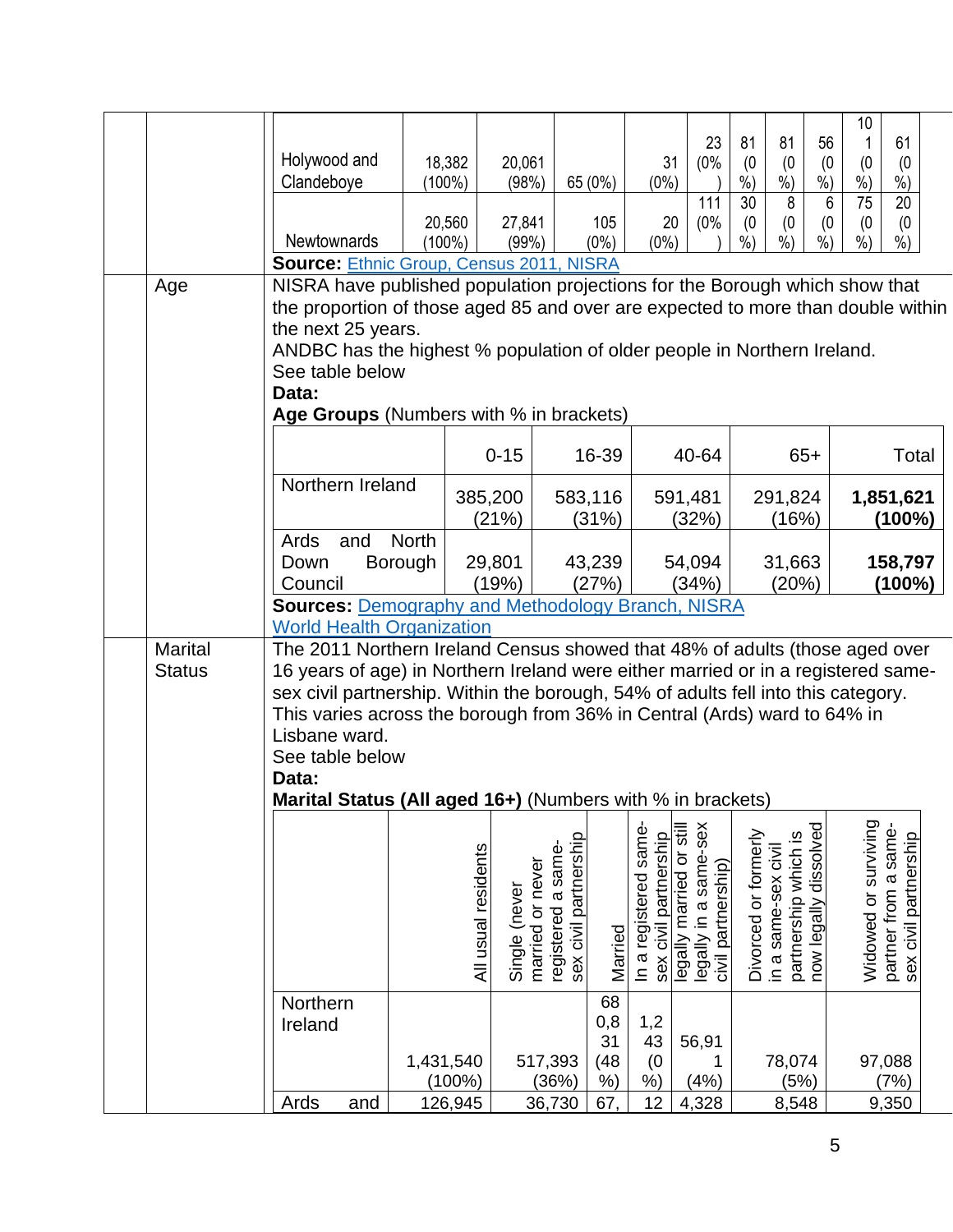|                             | <b>North</b><br>Down<br>Borough<br>Council                                                                                                                                                                                                                                                                                                                                                                                                                                                                                                                                                                                                                                                                                                                                                     | $(100\%)$ | (29%)        | 86<br>6<br>(53)<br>% | 3<br>(0)<br>% | (3%)          |         | (7%) | (7%)                   |  |
|-----------------------------|------------------------------------------------------------------------------------------------------------------------------------------------------------------------------------------------------------------------------------------------------------------------------------------------------------------------------------------------------------------------------------------------------------------------------------------------------------------------------------------------------------------------------------------------------------------------------------------------------------------------------------------------------------------------------------------------------------------------------------------------------------------------------------------------|-----------|--------------|----------------------|---------------|---------------|---------|------|------------------------|--|
| Sexual<br>orientation       | <b>Source: Northern Ireland 2011 Census, Marital Status</b><br><b>Summary:</b><br>It should be noted that no reliable data is available on sexual orientation-NISRA<br>are currently examining methodology on how to measure this. However, the 2011<br>census indicates that less than 1% of the Northern Ireland adult population (those<br>aged 16 years and over) were in a registered same-sex civil partnership. This<br>was similar to the borough as a whole. The Continuous Household Survey in<br>Northern Ireland estimated this figure between 0.9% and 1.9% in 2015-2016. The<br>Office for National Statistics estimates a similar range for the United Kingdom<br>$(1.7\%)$ .<br><b>Source: Northern Ireland 2011 Census, Marital Status</b><br><b>ONS 2015 Sexual Identity</b> |           |              |                      |               |               |         |      |                        |  |
| Men &<br>Women<br>generally | According to census (NISRA) almost half of the population of Northern Ireland<br>were male (49%) and this was similar throughout Ards and North Down Borough<br>Council (48%). See table below<br>Data:                                                                                                                                                                                                                                                                                                                                                                                                                                                                                                                                                                                        |           |              |                      |               |               |         |      |                        |  |
|                             |                                                                                                                                                                                                                                                                                                                                                                                                                                                                                                                                                                                                                                                                                                                                                                                                |           |              | <b>Males</b>         |               |               | Females |      | All                    |  |
|                             | Northern Ireland                                                                                                                                                                                                                                                                                                                                                                                                                                                                                                                                                                                                                                                                                                                                                                               |           | 887,323 (49% |                      |               | 923,540 (51%) |         |      | 1,810,863<br>$(100\%)$ |  |
|                             | Ards and North<br><b>Borough Council</b><br>Source: Age Structure, Census 2011, NISRA                                                                                                                                                                                                                                                                                                                                                                                                                                                                                                                                                                                                                                                                                                          | Down      | 75,920 (48%) |                      |               | 80,752 (52%)  |         |      | 156,672(100%)          |  |
|                             |                                                                                                                                                                                                                                                                                                                                                                                                                                                                                                                                                                                                                                                                                                                                                                                                |           |              |                      |               |               |         |      |                        |  |
| <b>Disability</b>           | Review of statistical classification and delineation of settlements, NISRA<br>The 2011 Census (NISRA) showed that 20% of the population in Ards and North<br>Down area had a health issue or disability (including those related to old age)<br>which has lasted or expected to last at least 12 months. (This was similar to the<br>Northern Ireland figure of 21%.)<br><b>Disability Living Allowances, 2015</b>                                                                                                                                                                                                                                                                                                                                                                             |           |              |                      |               |               |         |      |                        |  |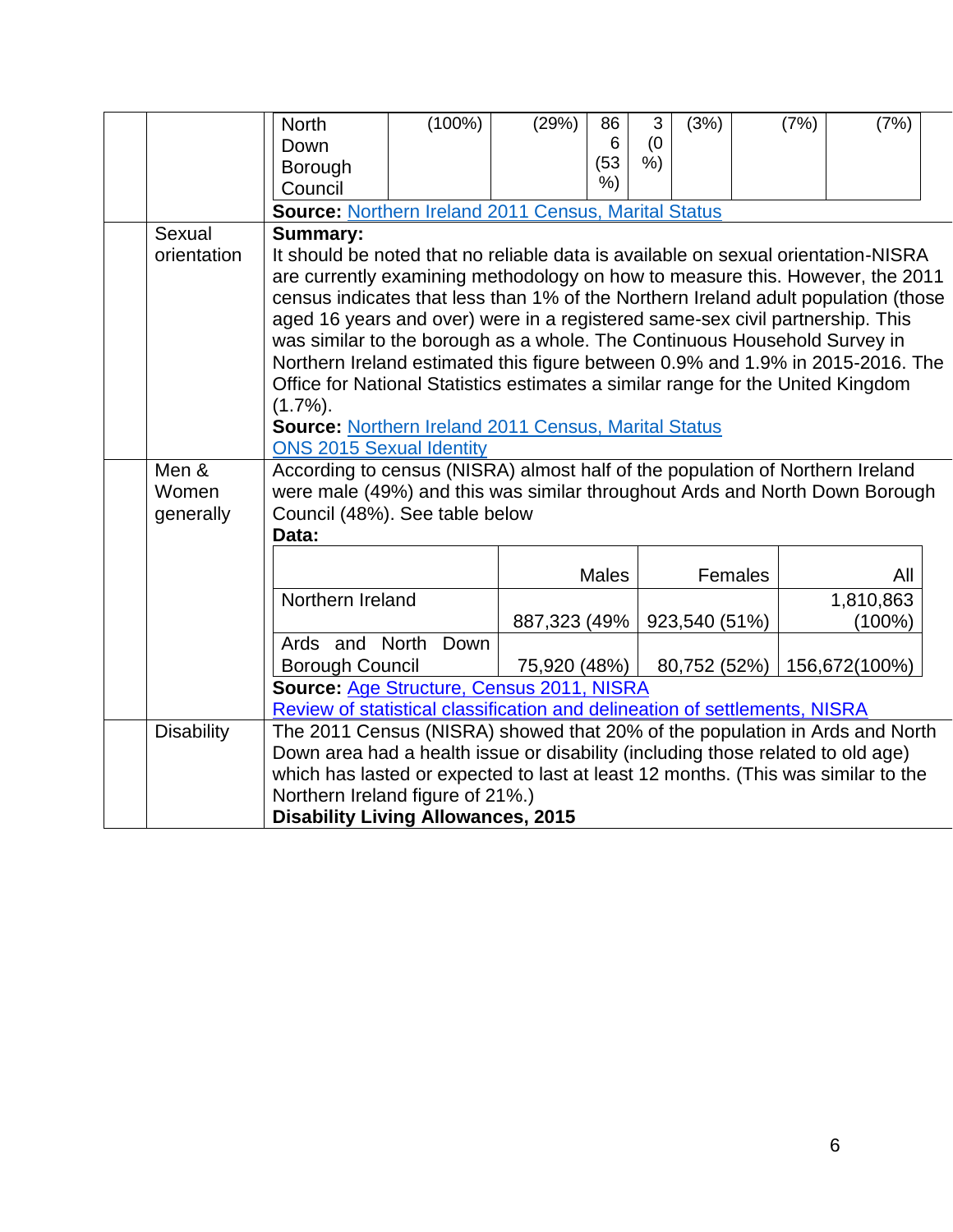|            |                                                                                                                                                                 | 2015 (Disability | 2015 (Multiple              |  |  |  |
|------------|-----------------------------------------------------------------------------------------------------------------------------------------------------------------|------------------|-----------------------------|--|--|--|
|            |                                                                                                                                                                 | Living           | <b>Disability Benefits)</b> |  |  |  |
|            |                                                                                                                                                                 | Allowance        | *MDB is                     |  |  |  |
|            |                                                                                                                                                                 | Recipients)      | aggregated data             |  |  |  |
|            |                                                                                                                                                                 |                  | from Attendance             |  |  |  |
|            |                                                                                                                                                                 |                  | Allowance,                  |  |  |  |
|            |                                                                                                                                                                 |                  | <b>Disability Living</b>    |  |  |  |
|            |                                                                                                                                                                 |                  | Allowance,                  |  |  |  |
|            |                                                                                                                                                                 |                  | <b>Incapacity Benefit</b>   |  |  |  |
|            |                                                                                                                                                                 |                  | and Severe                  |  |  |  |
|            |                                                                                                                                                                 |                  | <b>Disablement</b>          |  |  |  |
|            |                                                                                                                                                                 |                  | Allowance data,             |  |  |  |
|            |                                                                                                                                                                 |                  | and data for                |  |  |  |
|            |                                                                                                                                                                 |                  | <b>Employment and</b>       |  |  |  |
|            |                                                                                                                                                                 |                  | Support allowance           |  |  |  |
|            | Northern Ireland                                                                                                                                                | 209,280          | 251,490                     |  |  |  |
|            | Ards and North Down Borough                                                                                                                                     |                  |                             |  |  |  |
|            | Council                                                                                                                                                         | 13,840           | 18,080                      |  |  |  |
|            | Ards Peninsula                                                                                                                                                  | 2,920            | n/a                         |  |  |  |
|            | <b>Bangor Central</b>                                                                                                                                           | 2,250            | n/a                         |  |  |  |
|            | <b>Bangor East and Donaghadee</b>                                                                                                                               | 1,740            | n/a                         |  |  |  |
|            | <b>Bangor West</b>                                                                                                                                              | 1,650            | n/a                         |  |  |  |
|            | Comber                                                                                                                                                          | 1,270            | n/a                         |  |  |  |
|            | Holywood and Clandeboye                                                                                                                                         | 1,180            | n/a                         |  |  |  |
|            | Newtownards                                                                                                                                                     | 2,840            | n/a                         |  |  |  |
|            | Northern Ireland Census 2011 Long-term health problem or disability by long-                                                                                    |                  |                             |  |  |  |
|            | term problem or disability                                                                                                                                      |                  |                             |  |  |  |
| Dependents | <b>Summary:</b>                                                                                                                                                 |                  |                             |  |  |  |
|            | In considering this dimension the following have been included: persons with                                                                                    |                  |                             |  |  |  |
|            | responsibility for the care of a child, children, a person with a disability and or an                                                                          |                  |                             |  |  |  |
|            | older person. According to the Continuous Household Survey, 2013-2016, 37% of<br>Ards and North Down claimed to have a dependent (This did not differentiate on |                  |                             |  |  |  |
|            |                                                                                                                                                                 |                  |                             |  |  |  |
|            | the type of dependent).                                                                                                                                         |                  |                             |  |  |  |
|            | According to the 2011 Census, 7,474 households in Ards and North Down had a                                                                                     |                  |                             |  |  |  |
|            | dependent child under the age of 4 (This might give an indication on the numbers                                                                                |                  |                             |  |  |  |
|            | who would have buggies or prams).                                                                                                                               |                  |                             |  |  |  |
|            | <b>Sources: Continuous Household Survey</b>                                                                                                                     |                  |                             |  |  |  |

| 11. | Based on data previously provided what are the needs, experiences and priorities for each |                                                              |  |  |  |  |  |
|-----|-------------------------------------------------------------------------------------------|--------------------------------------------------------------|--|--|--|--|--|
|     | of the following categories, in relation to this policy/decision?                         |                                                              |  |  |  |  |  |
|     | <b>Religious Belief</b>                                                                   | All Section 75 categories and irrespective of any individual |  |  |  |  |  |
|     | <b>Political Opinion</b>                                                                  | Section 75 dimensions they will experience the same needs    |  |  |  |  |  |
|     | <b>Racial Group</b>                                                                       | and benefits.                                                |  |  |  |  |  |
|     | Age                                                                                       |                                                              |  |  |  |  |  |
|     | <b>Marital Status</b>                                                                     |                                                              |  |  |  |  |  |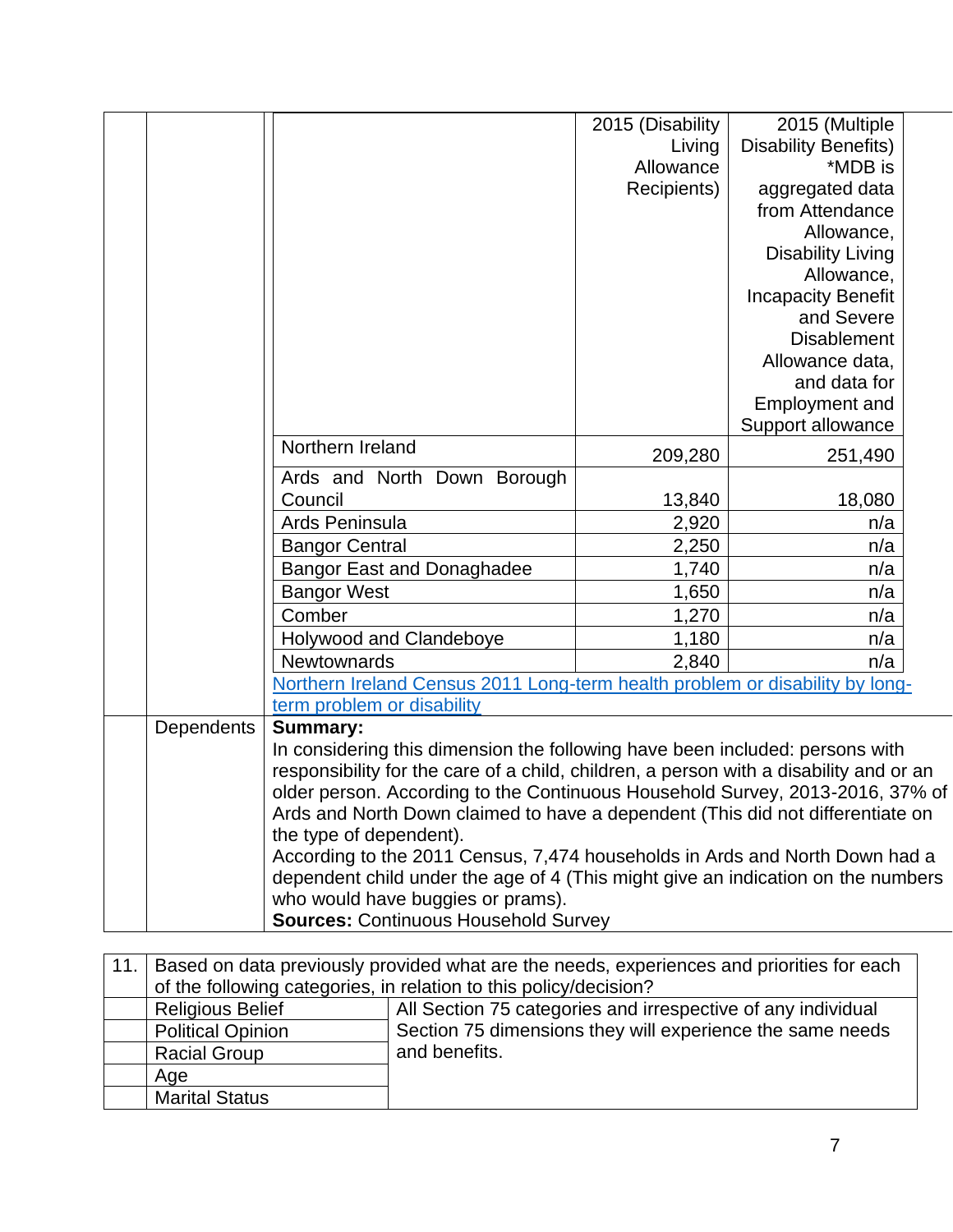| Sexual orientation    |  |
|-----------------------|--|
| Men & Women generally |  |
| Disabilitv            |  |
| Dependents            |  |

## **Does this Policy require an Equality Impact Assessment?**

|                          | What is the likely impact on equality of opportunity for each of the Section 75 categories? |                  |
|--------------------------|---------------------------------------------------------------------------------------------|------------------|
|                          | Detail of Impact                                                                            | Level of Impact  |
|                          |                                                                                             | Minor/Major/None |
| <b>Religious Belief</b>  | Some individuals will experience                                                            |                  |
| <b>Political Opinion</b> | and contribute differently to this                                                          |                  |
| <b>Racial Group</b>      | strategy. This is in relation to                                                            |                  |
| Age                      | practices ensuring the strategy is                                                          |                  |
| <b>Marital Status</b>    | achieved in a manner suitable to                                                            |                  |
| Sexual orientation       | their needs and understanding of                                                            |                  |
| Men & Women generally    | the overall aim.                                                                            |                  |
| <b>Disability</b>        |                                                                                             |                  |
| <b>Dependents</b>        |                                                                                             |                  |

| 2. | Are there opportunities to better promote equality of opportunity for people within the |                                                          |  |  |  |  |  |  |  |
|----|-----------------------------------------------------------------------------------------|----------------------------------------------------------|--|--|--|--|--|--|--|
|    | Section 75 equality categories?                                                         |                                                          |  |  |  |  |  |  |  |
|    |                                                                                         | If "No", provide details<br>If "Yes", provide details    |  |  |  |  |  |  |  |
|    | <b>Religious Belief</b>                                                                 | No - The strategy explains clearly what the goals and    |  |  |  |  |  |  |  |
|    | <b>Political Opinion</b>                                                                | aims are. Where needs are identified to explain or       |  |  |  |  |  |  |  |
|    | <b>Racial Group</b>                                                                     | change how some of the aims will achieve the             |  |  |  |  |  |  |  |
|    | Age                                                                                     | implementation of the strategy these will be met through |  |  |  |  |  |  |  |
|    | <b>Marital Status</b>                                                                   | consultation and reasonable adjustments being put in     |  |  |  |  |  |  |  |
|    | Sexual orientation                                                                      | place having held appropriate consultation with the      |  |  |  |  |  |  |  |
|    | Men & Women generally                                                                   | individuals/groups.                                      |  |  |  |  |  |  |  |
|    | <b>Disability</b>                                                                       |                                                          |  |  |  |  |  |  |  |
|    | Dependents                                                                              |                                                          |  |  |  |  |  |  |  |

| To what extent is the Policy likely to impact on Good Relations between people of different<br>3.<br>religious belief, political opinion or racial group? |                          |                                                                                                                                                                                                                                                       |                  |  |
|-----------------------------------------------------------------------------------------------------------------------------------------------------------|--------------------------|-------------------------------------------------------------------------------------------------------------------------------------------------------------------------------------------------------------------------------------------------------|------------------|--|
|                                                                                                                                                           |                          | Details of Impact<br>Level of Impact                                                                                                                                                                                                                  |                  |  |
|                                                                                                                                                           |                          |                                                                                                                                                                                                                                                       | Minor/Major/None |  |
|                                                                                                                                                           | <b>Religious Belief</b>  | None – The policy will not negatively or positively impact<br>on religious beliefs, political opinion or racial group, The<br>strategy will provide a shared facility for all users and<br>potential users the strategy will not restrict any user or |                  |  |
|                                                                                                                                                           | <b>Political Opinion</b> |                                                                                                                                                                                                                                                       |                  |  |
|                                                                                                                                                           | <b>Racial Group</b>      |                                                                                                                                                                                                                                                       |                  |  |
|                                                                                                                                                           |                          |                                                                                                                                                                                                                                                       |                  |  |
|                                                                                                                                                           |                          | potential user.                                                                                                                                                                                                                                       |                  |  |

4. Are there opportunities to better promote Good Relations between people of different religious belief, political opinion or racial group?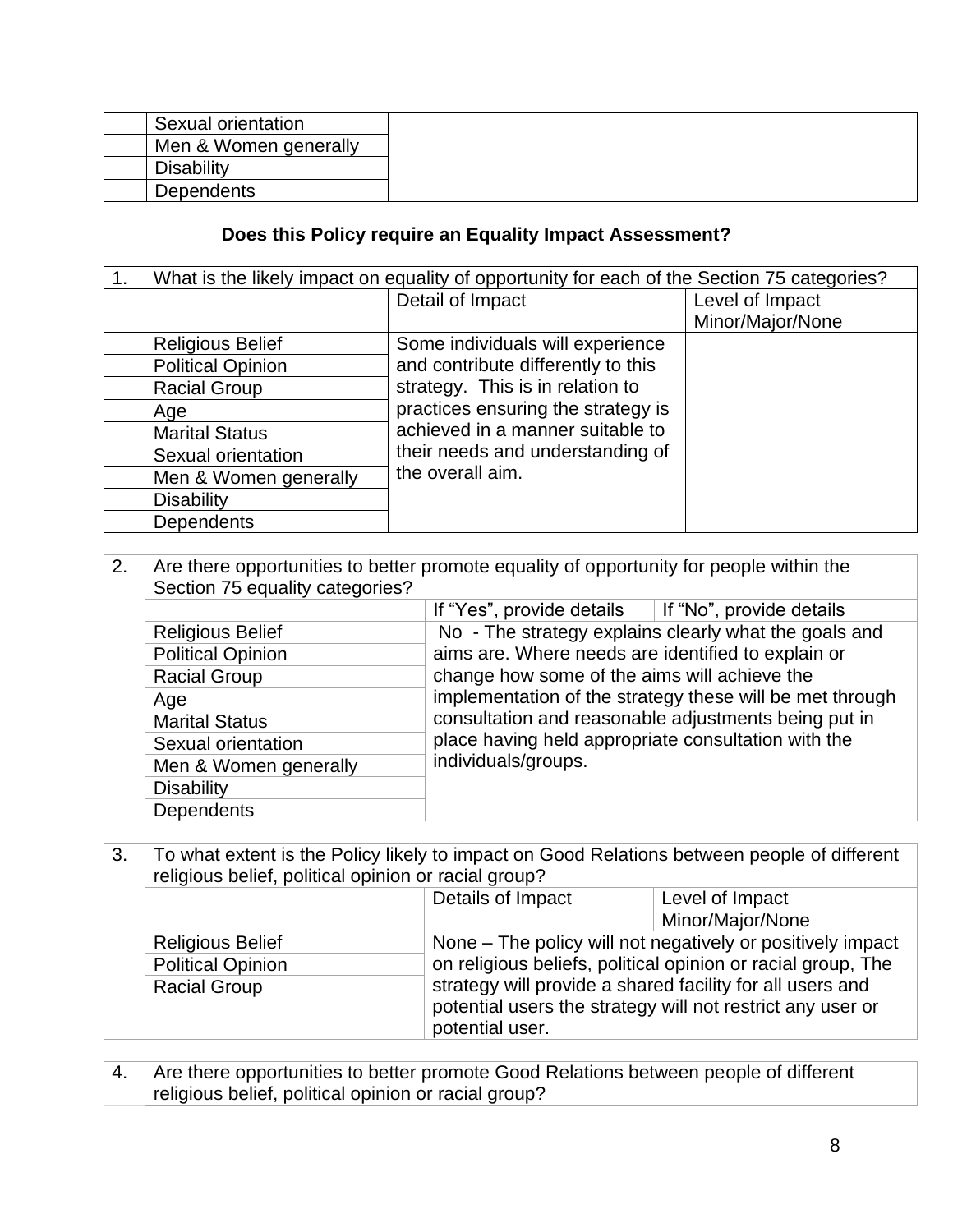|                         | If "Yes" provide details<br>If "No" provide details |  |
|-------------------------|-----------------------------------------------------|--|
| <b>Religious Belief</b> | No as the needs of all users and the Councils       |  |
| Political Opinion       | responsibilities will be considered throughout the  |  |
| <b>Racial Group</b>     | development and delivery process.                   |  |

### Additional Considerations

| <b>Multiple Identity Considerations</b>                                                                                                                                                                                                                                                                                 | Details of Impact or potential impact<br>(Positive/Negative)                                   |
|-------------------------------------------------------------------------------------------------------------------------------------------------------------------------------------------------------------------------------------------------------------------------------------------------------------------------|------------------------------------------------------------------------------------------------|
| Are there any potential impacts of the<br>policy decision on people with multiple<br>identities?<br>(e.g. disabled minority ethnic persons).<br>Where appropriate provide details of data<br>on the impact of the policy on people with<br>multiple identities.<br>Specify relevant Section 75 categories<br>concerned. | None – The policy will not negatively or<br>positively impact people with multiple identities. |

### **Disability Discrimination Order (NI) 2006**

| Does this proposed policy<br>provide an opportunity to:                                                                                                                                   | Yes / No   | Explain your reasoning:                                                                                                                                                                                                                                                                                                                         |
|-------------------------------------------------------------------------------------------------------------------------------------------------------------------------------------------|------------|-------------------------------------------------------------------------------------------------------------------------------------------------------------------------------------------------------------------------------------------------------------------------------------------------------------------------------------------------|
| better promote positive<br>$\overline{\phantom{a}}$<br>attitudes towards disabled<br>people<br>increase participation by<br>$\overline{\phantom{a}}$<br>disabled people in public<br>life | <b>YES</b> | The policy and all the actions will be<br>explained where necessary and the policy<br>will be shared widely on all media forums<br>and meetings appropriate to all enquirers<br>will be arranged to ensure all residents,<br>ratepayers and visitors to and in the<br>Borough and all on whom this impacts will<br>be included in its delivery. |

#### Monitoring Arrangements

Section 75 places a requirement on the Council to have equality monitoring arrangements in place to assess the impact of policies and services, help identify barriers to fair participation and to better promote equality of opportunity.

| Outline what data you could                                   | When considering the aims of the policy the first                                                                                                                                                                              |
|---------------------------------------------------------------|--------------------------------------------------------------------------------------------------------------------------------------------------------------------------------------------------------------------------------|
| collect in the future to monitor                              | consideration will be the impact on the community.                                                                                                                                                                             |
| the impact of this policy /                                   | Effective monitoring will help the Council identify any                                                                                                                                                                        |
| decision on equality, good<br>relations and disability duties | future adverse impacts arising from the policy as well as<br>help with future planning and policy development,<br>therefore Council will monitor comments and complaints<br>received before, during and after this strategy is |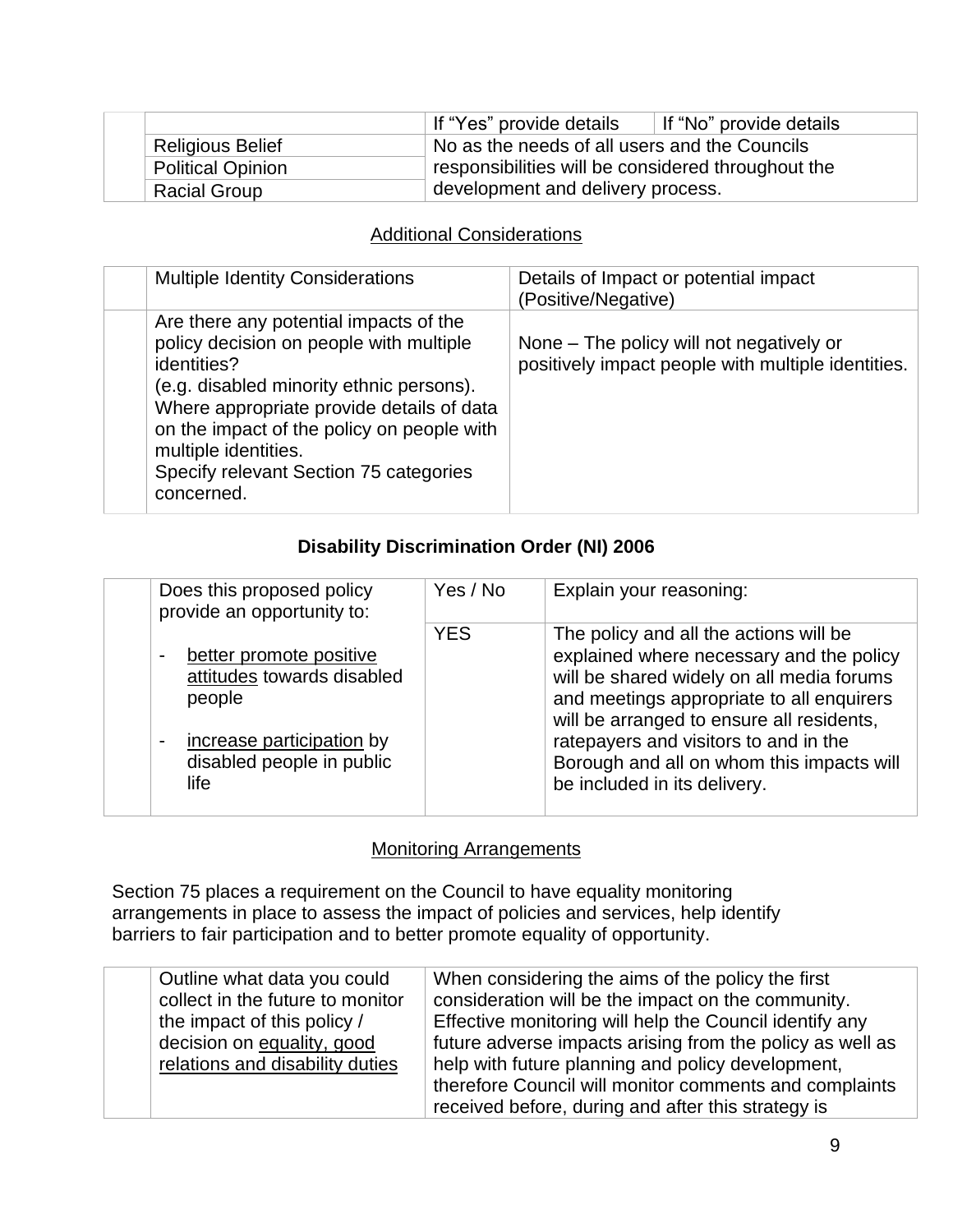|  | . |  |
|--|---|--|
|--|---|--|

I can confirm that the proposed policy / decision have been screened for:-

| Equality of opportunity and good relations |
|--------------------------------------------|
| Disabilities duties                        |

On the basis of the answers to the screening questions, I recommend that this policy / decision is:-

| X | Screened Out - No EQIA necessary (no impacts)     |  |
|---|---------------------------------------------------|--|
|   | Screened Out - Mitigating Actions (minor impacts) |  |
|   | Screened In - Necessary to conduct a full EQIA    |  |
|   | Please detail actions to be taken:                |  |

Screening assessment completed by:-

Name: John McConnell Title: Parks and Cemeteries Manager Date: 07/02/2022 Signature: By Email

Director/Head of Service decision approved by:

Name: Stephen Daye Title: Head of Parks & Cemeteries (Interim) Date: 08/02/2022 Signature: By email

#### If an Equality Impact Assessment is required

|  | <b>Priority Rating for</b>                                 | <b>Priority Criterion</b>                               | Rating |
|--|------------------------------------------------------------|---------------------------------------------------------|--------|
|  | <b>Timetabling an Equality</b><br>Impact Assessment. (1-3) | Effect on equality of opportunity and good<br>relations |        |
|  |                                                            | Social need                                             |        |
|  |                                                            | Effect on people's daily lives                          |        |
|  |                                                            | Relevance to a public authority's functions             |        |